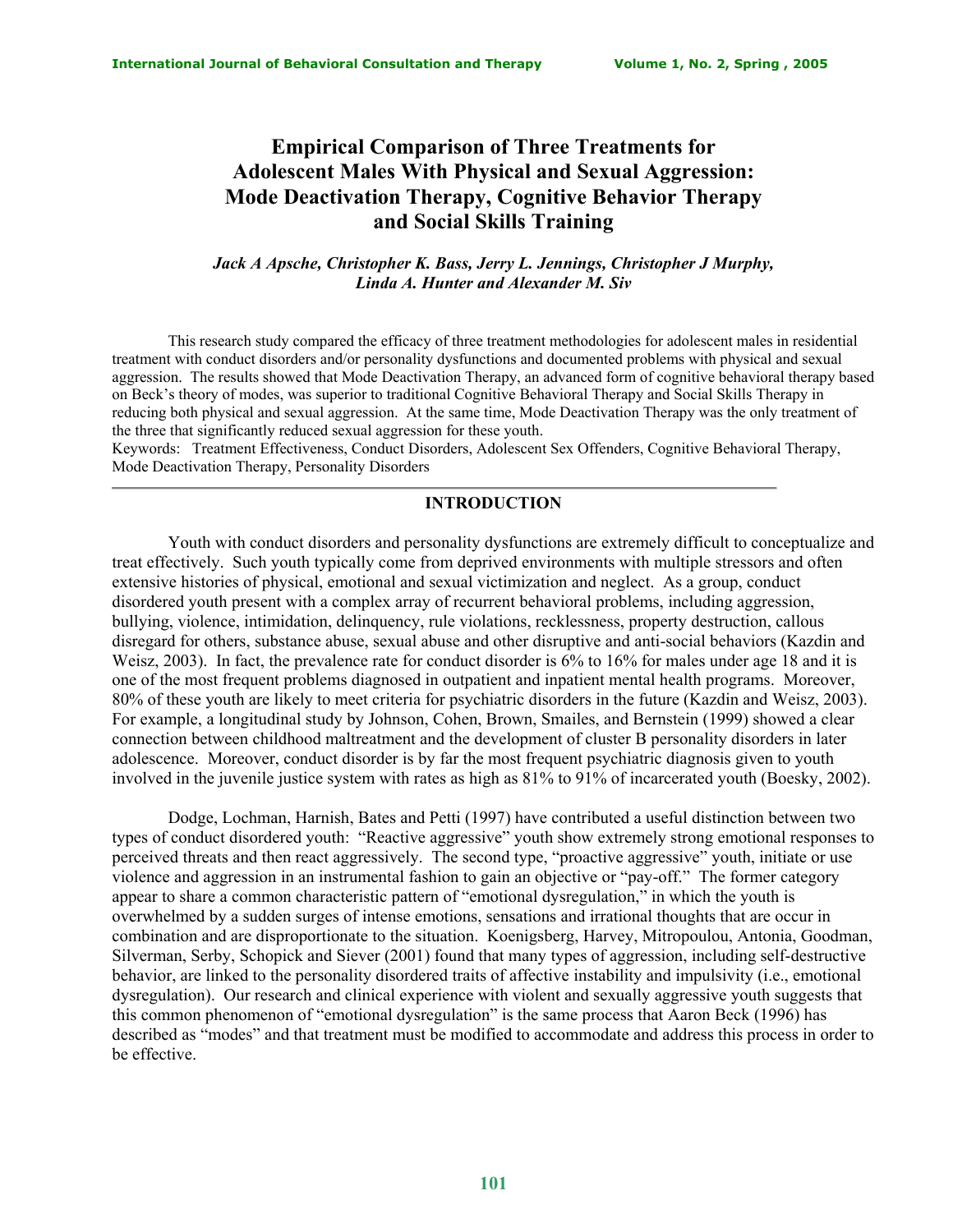#### *Need for Effective Treatment*

Given the prevalence of conduct disorders and its major contribution to juvenile crime, societal violence, delinquency and sexual violence, there is a urgent need for effective treatment methods for such youth. While Kazdin and Weisz (2003) delineates some evidence-based treatment practices for children with Conduct Disorder, the same has been not achieved for adolescents over 14 years old. In recent years, Multisystemic Treatment has shown promise for antisocial youth (Henggeler, Schoenwald*,* Borduin, Rowland and Cunningham, 1998) and for adolescent sex offenders (Swenson, Henggeler, Schoenwald*,* Kaufman, and Randall, 1998), but it requires a resource-rich combination of services, one of which is psychotherapy, and it is not a realistic option for most such youth. Cognitive behavioral therapy (CBT) is widely employed in the treatment programs for behaviorally disordered youth across many settings and is frequently used with aggressive youth and adolescent sex offenders. But there are clear limits to the effectiveness of CBT in the treatment of personality disordered clients, especially borderline and narcissistic types (e.g., Young, Klosko and Weishaar, 2003).

Apsche developed an advanced form of cognitive behavioral treatment called "Mode Deactivation Therapy" (Apsche and Ward Bailey, 2004a) in order to simultaneously address the multiple problems issues of conduct- and personality-disordered youth, while also accommodating the particular defensive characteristics of the adolescent. Mode Deactivation Therapy (MDT) has been applied to adolescent sex offenders and mentally ill adolescents alike. MDT is an evidence-based treatment that blends key elements from Beck's theory of "modes" (Beck, 1996); traditional Cognitive Behavioral Therapy and Schema Therapy (Alford and Beck, 1997; Beck and Freeman, 1990); Dialectical Behavior Therapy (Linehan, 1993); and Functional Analytic Behavior Therapy (Kohlenberg and Tsai, 1993; Nezu, Nezu, Friedman and Haynes, 1998).

## *Beck's Theory of "Modes"*

Recognizing that his earlier model of cognitive schemas was inadequate to explain a number of psychological problems, Beck (1996) introduced the concept of "modes" in his article, "Beyond belief: A theory of modes, personality and psychopathology." Beck conceives of "modes" as sub-organizations of the personality, which are comprised of integrated networks of cognitive, affective, motivational and behavioral components, that have developed through experience as an "automatic" response to particular types of situations, notably perceived threats (Beck, 1996; Apsche, 2004). Thus, modes are consistent, coordinated, self-protective response systems for an individual, which are controlled by schema. Moreover, modes are charged (or "cathected") such that some schemas are more intensive and powerful than others in driving responses to perceived threat.

In Beck's theory, when an individual is faced with a perceived danger or potential threat, his orienting schema can activate a dysfunctional "mode" with all its simultaneous aspects – a particular conglomerate of beliefs, emotions, motivation, and behavior (Apsche, 2004). Dysfunctional modes are typically characterized by high levels of anxiety, fear, irrational thoughts and feelings, and aberrant behaviors. Further, "modes" are self-reinforcing and maintained by a group of fundamental beliefs. For this population, individuals have developed maladaptive orienting schemas and modes as protective strategies in response to their traumatic and abusive life experiences. Originally these modes were useful survival strategies that protected the individual from distress and threat, but they have become ingrained, virtually automatic, maladaptive responses.

As repeated victims of various trauma, neglect and abuse, these youth are ultra-sensitive to learned experiential cues, often unconscious, that signal danger and vulnerability. Alford and Beck (1997) refer to this phenomenon in describing how the schema that typify personality disorders operate on a more continuous basis and are more sensitive to triggering events. Hence, such individuals are always ready to defend and/or attack at the first sign of perceived danger. In short, when faced with a perceived risk of victimization/vulnerability, such individuals are unable to override the primal, automatic "mode" response by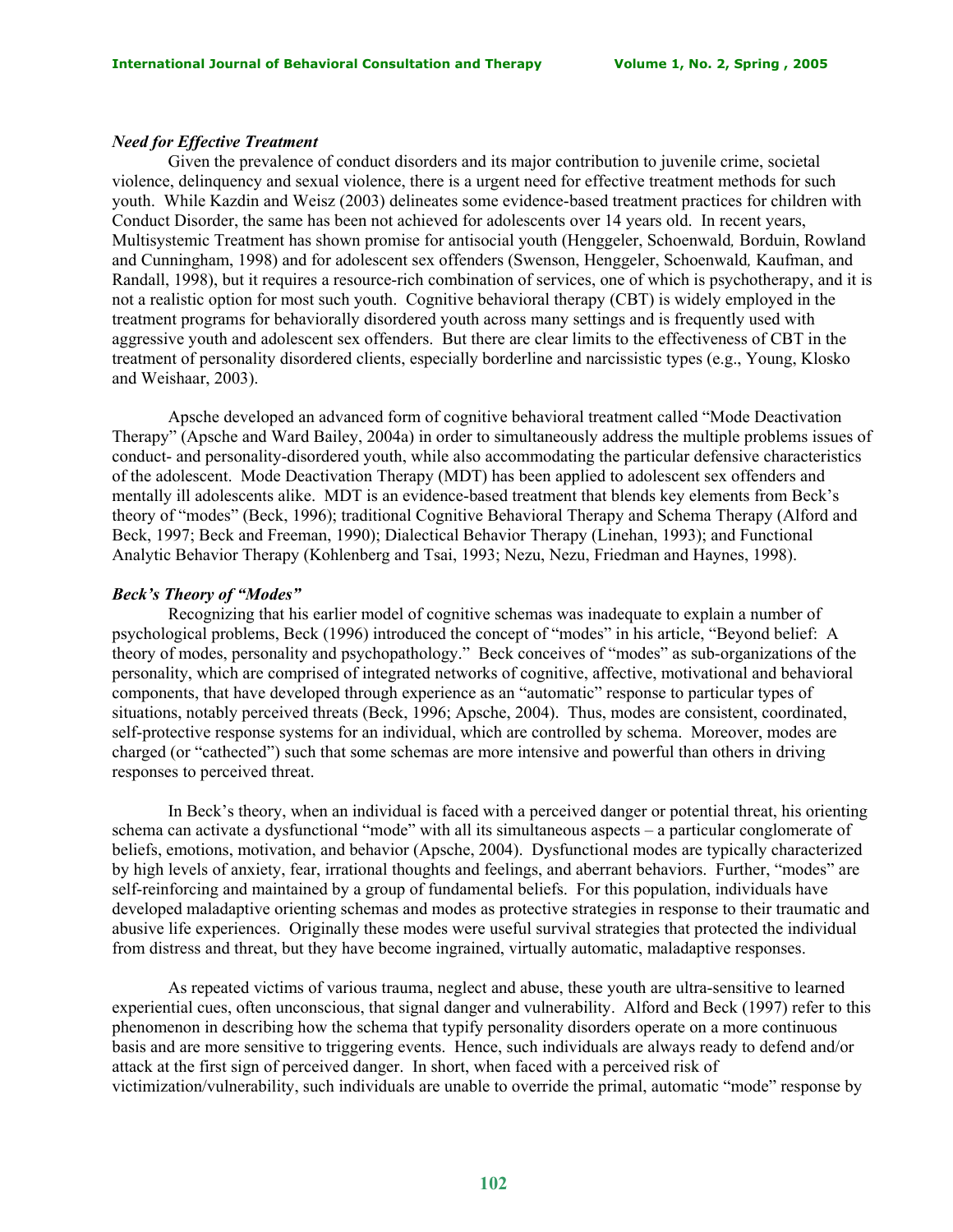employing cognitive controls because they are instantaneously flooded with powerful feelings, sensations and fear.

#### *Mode Deactivation Therapy*

Mode Deactivation Therapy is designed to disrupt ("de-activate") the pre-established maladaptive cognitive/affective/motivational/behavioral response set ("mode") that is automatically triggered by the situational occurrence of the orienting schema. For example, a youth has the orienting schema that, "You can't trust anyone because you will be betrayed" and he is in the situation of developing more closeness with a peer or staff person in the treatment program. For this youth, his orienting schema would trigger a maladaptive "mode" in which the youth may become anxious, have intense physiological sensations, have paranoid thoughts that the person is "out to get me" and start to withdraw or act aggressively.

 Apsche repeatedly found that traditional cognitive behavioral therapy was not adequate to the instantaneous, primal and extremely powerful effects of maladaptive "modes" with conduct disordered and personality disordered adolescents. Similarly, in using CBT with Axis II disorders, Young, Klosko and Weishaar (2003) found that personality-disordered clients, especially borderline and narcissistic, continue to experience significant emotional distress following treatment. Apsche observed that most aggressive and sexually aggressive youth tend to lose control with such sudden primal intensity that they are unable to tolerate the traditional procedures of cognitive restructuring. Moreover, cognitive behavioral therapy itself needed to be modified to accommodate the adolescent's natural developmental sensitivities to resisting authority in the therapeutic relationship.

Consequently, Apsche and his colleagues blended methods from three proven treatment models – Cognitive Behavioral Therapy, Dialectical Behavior Therapy, and Functional Analytic Behavioral Therapy – to create an advanced form of cognitive behavioral therapy called "Mode Deactivation Therapy" (MDT).

*Elements from Cognitive Behavioral Therapy*: As described above, the term "mode de-activation" itself derives from Beck's (1996) term "modes" and uses his cognitive behavioral theoretical formulation of "modes." MDT shares the basic tenets of classic cognitive behavior therapy, including "Schema Therapy," which holds that internal schemas are at the core of the personality disorders (Young, Klosko and Weishaar, 2003). MDT agrees that aberrant behavior derives from dysfunctional schema that trigger "modes," but it takes a radically different approach to correcting such schema. Unlike cognitive therapy, MDT does not directly challenge the irrationality of the orienting schema by "arguing" the concepts of cognitive distortions. Even when the therapist has a good rapport, such youth are acutely sensitive to the power dynamic of being in a one-down position. Given their histories of victimization, they typically have serious difficulties with interpersonal trust. Challenging the reality of a youth's beliefs and perceptions is negatively experienced as an attack on his esteem, his world-view and his fragile sense of self. Developmentally, such youth perceive the cognitive therapist as another adult trying to impose their authority and force him to change. Adolescents bristle and respond poorly to direct cognitive corrections – even when such interventions seem to be delivered in the most gentle and collaborative fashion. Cognitive therapy then, as it is normally practiced, can trigger a negative response that undermines progress (Apsche and Ward Bailey, 2004a).

*Elements from Dialectical Behavior Therapy*: To accommodate this developmental and clinical barrier to traditional cognitive therapy, MDT uses two key principles from Dialectical Behavior Therapy (Linehan, 1993), which was originally developed to treat extremely unstable and volatile patients with severe personality disorders. Dialectical Behavior Therapy (DBT) uses the technique of *radical acceptance* in which the therapist elucidates and validates the unique "truth" in each individual's perceptions. Rather than directly challenging the validity or empirical support for the youth's beliefs and perceptions, MDT uses radical acceptance in fully validating the "grain of truth" of the individual adolescent's beliefs based on his life experiences and trauma history. The goal is to join with the youth in order to discover how the belief system is a legitimate reflection of the youth's life experience, relationships, sense of self and world view.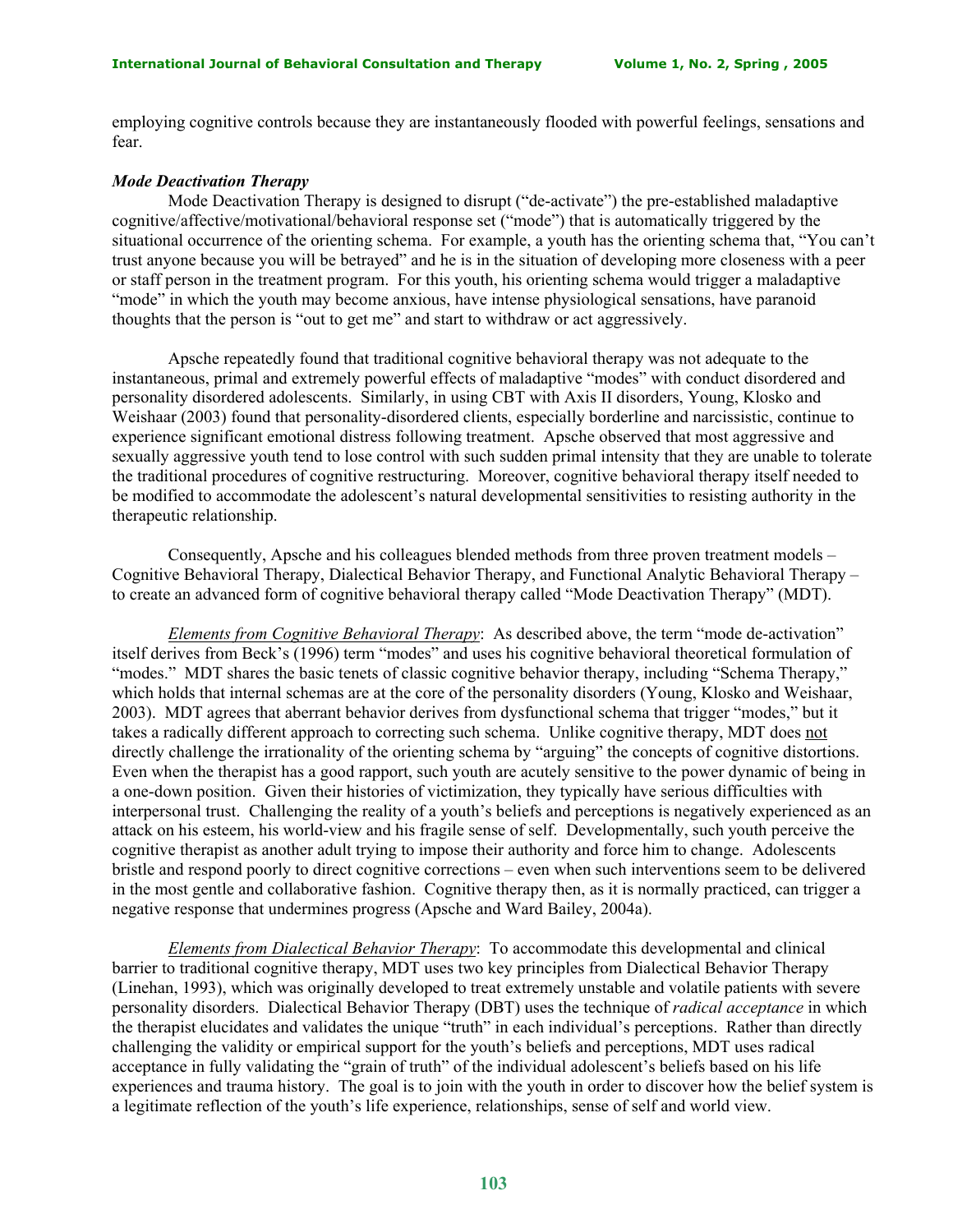#### **International Journal of Behavioral Consultation and Therapy Volume 1, No. 2, Spring , 2005**

Subsequently, given radical acceptance and increased trust, the therapist can use the therapeutic relationship as well as the youth's direct experiences in the treatment program to show how beliefs can be modified based on corrective therapeutic experiences. MDT also adopts the technique of *balancing* from Dialectical Behavior Therapy. This is an interactive method of introducing increasing flexibility or balance in the individual's rigid and maladaptive dichotomous (either/or) beliefs by redirecting the person to considering a continuum of truth or a continuum of possibilities.

*Elements from Functional Analytic Behavioral Therapy*: MDT also incorporates principles from Functional Analytic Behavioral Therapy (Kohlenberg and Tsai, 1993). First, MDT aligns with FAB in affirming that perceptions of reality and unconscious motivations evolve from past contingencies of reinforcement, such as families of origin. Second, MDT uses an assessment and Case Conceptualization method that combines elements from Beck's (1996) case conceptualization and the Factor Analytic Behavior Therapy model of Nezu, Nezu, Friedman and Haynes (1998). The assessment and case conceptualization procedure concentrates on core beliefs, fears and avoidance behaviors that are reflective of the Post-Traumatic Stress Disorder and developing personality disorders (see Apsche and Ward Bailey, 2003, 2004b, 2004c).

The crucial difference between Mode Deactivation Therapy and Cognitive Behavioral Therapy is that the core beliefs (or schemas) of the individual are *not* seen and challenged as dysfunctional because this action necessarily invalidates the person's life experience. Instead, in MDT, core beliefs are consistently validated as legitimate creations from the person's life experience (no matter how irrational and even if they have little more than a tiny "grain of truth"), which are then "balanced" through the collaborative therapeutic process to deactivate the maladaptive mode responses.

 The present study was designed to assess the effectiveness of Mode Deactivation Therapy (MDT) as compared to Cognitive Behavior Therapy (CBT) and Social Skills Training (SST) in the treatment of conduct disordered and personality-disorder youth with problems of aggression and sexual aggression.

### **METHOD**

#### *Sample Characteristics*

A total of 60 male adolescents participated in the study. All subjects were referred to the same residential treatment facility for the treatment of aggression and/or sexual aggression. In this real world setting, subjects were randomly assigned to one of the three treatment conditions at the time of admission based on available openings in the caseload of the participating clinicians. The three treatment conditions showed similarity in terms of the frequency of Axis I and Axis II diagnoses, age, and racial background. To ensure consistency in the delivery of the three respective treatments, therapists were specifically trained in the one of the three treatment curriculums/methods. The average length of residential treatment across all conditions was roughly 11 months.

*Condition one: Cognitive Behavioral Therapy (CBT)*: A total of nineteen male adolescents were assigned to the CBT condition. The group was comprised of 14 African Americans, 4 European Americans and 1 Hispanic American with an average age of 16.5. The principal Axis I diagnoses for this group included Conduct Disorder (14), Oppositional Defiant Disorder (4), and Post Traumatic Stress Disorder (7). Axis II diagnoses for the group included Mixed Personality Disorder (4), Borderline Personality Disorder (2), Narcissistic Personality Disorder (1) and Dependent Personality Disorder (1).

The particular CBT methodology used for this group employed a published treatment curriculum and workbook system for adolescent sex offenders called "Thought Change" (Apsche, 1999, Apsche, Evile and Murphy, 2004). This structured treatment program is specifically designed for personality disordered and conduct-ordered youth with psychosexual disturbances and high levels of aggression and violence. Components of this psycho-educational treatment curriculum included daily recording of negative thoughts,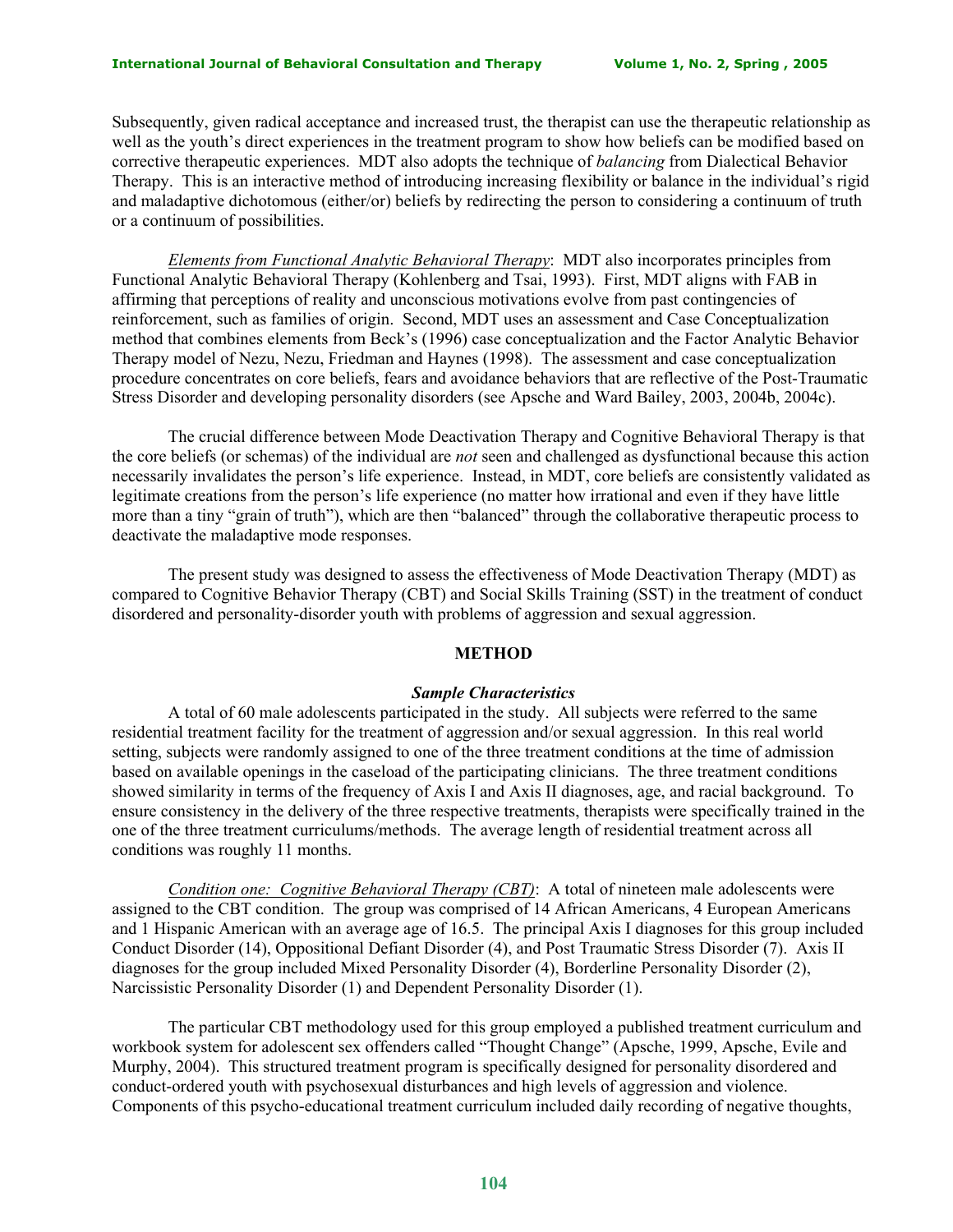cognitive distortions, cognitive restructuring, sexual offense patterns and beliefs, aggressive patterns and beliefs, mood management, dysfunctional beliefs, taking responsibility, mental health maintenance, substance abuse issues, and victim empathy.

*Condition two: Social Skills Training (SST)*: A total of twenty male adolescents were assigned to the SST condition. The group was comprised of 14 African Americans, 4 European Americans and 2 Hispanic American with an average age of 16.1. The principal Axis I diagnoses for this group included Conduct Disorder (17), Oppositional Defiant Disorder (3), and Post Traumatic Stress Disorder (5). Axis II diagnoses for the group included Mixed Personality Disorder (4), Borderline Personality Traits (1), Narcissistic Personality Traits (1), and Avoidant Personality Traits (1).

The Social Skills Training program included identification and reinforcement of appropriate behaviors, target skill identification, modeling, practicing skills, and role playing. The youth in this condition were encouraged to practice skills and were reinforced by shaping and fading procedures. All staff and therapists were trained and supervised in SST by a doctoral level psychologist. All skill training was performance based and evaluated for each individual (Henggeler, Schoenwald, Borduin, Rowland and Cunningham, 1998).

*Condition three: Mode Deactivation Therapy (MDT)*: A total of twenty-one male adolescents were assigned to the MDT condition. The group was comprised of 15 African Americans, 5 European Americans and 1 Hispanic American with an average age of 16.5. The principal Axis I diagnoses for this group included Conduct Disorder (15), Oppositional Defiant Disorder (2), Post Traumatic Stress Disorder (7), and Major Depressive Disorder, primary or secondary (5). Axis II diagnoses for the group included Mixed Personality Disorder (6), Borderline Personality Traits (3), and Narcissistic Personality Traits (2). The MDT condition used the methodology described earlier in this paper.

| Table 1. Diagnostic and Demographic Similarity |                |                |                |  |  |  |  |  |
|------------------------------------------------|----------------|----------------|----------------|--|--|--|--|--|
| of Subjects Across Treatment Conditions        |                |                |                |  |  |  |  |  |
| Axis I                                         | <b>CBT</b>     | <b>SST</b>     | <b>MDT</b>     |  |  |  |  |  |
| <b>Conduct Disorder</b>                        | 14             | 17             | 15             |  |  |  |  |  |
| <b>Oppositional Defiant Disorder</b>           | 4              | 3              | $\overline{2}$ |  |  |  |  |  |
| Post Traumatic Stress Disorder                 | 7              | 5              | $\overline{7}$ |  |  |  |  |  |
| Major Depression                               | $\mathbf{0}$   | $\mathbf{0}$   | 5              |  |  |  |  |  |
| Axis II                                        |                |                |                |  |  |  |  |  |
| Mixed Personality Disorder                     | 4              | $\overline{4}$ | 6              |  |  |  |  |  |
| <b>Borderline Personality Traits</b>           | $\overline{2}$ |                | $\overline{3}$ |  |  |  |  |  |
| Narcissistic Personality Traits                | $\overline{2}$ |                | $\overline{2}$ |  |  |  |  |  |
| <b>Dependent Personality Traits</b>            | 1              | $\overline{0}$ | $\overline{0}$ |  |  |  |  |  |
| <b>Avoidant Personality Traits (</b>           | $\overline{0}$ | 1              | $\theta$       |  |  |  |  |  |
| Race                                           |                |                |                |  |  |  |  |  |
| African American                               | 14             | 14             | 15             |  |  |  |  |  |
| European American                              | 4              | 4              | 5              |  |  |  |  |  |
| Hispanic/Latino American                       |                | $\overline{2}$ |                |  |  |  |  |  |
| Total                                          | 19             | 20             | 21             |  |  |  |  |  |
| <b>Average Age</b>                             | 16.5           | 16.1           | 16.5           |  |  |  |  |  |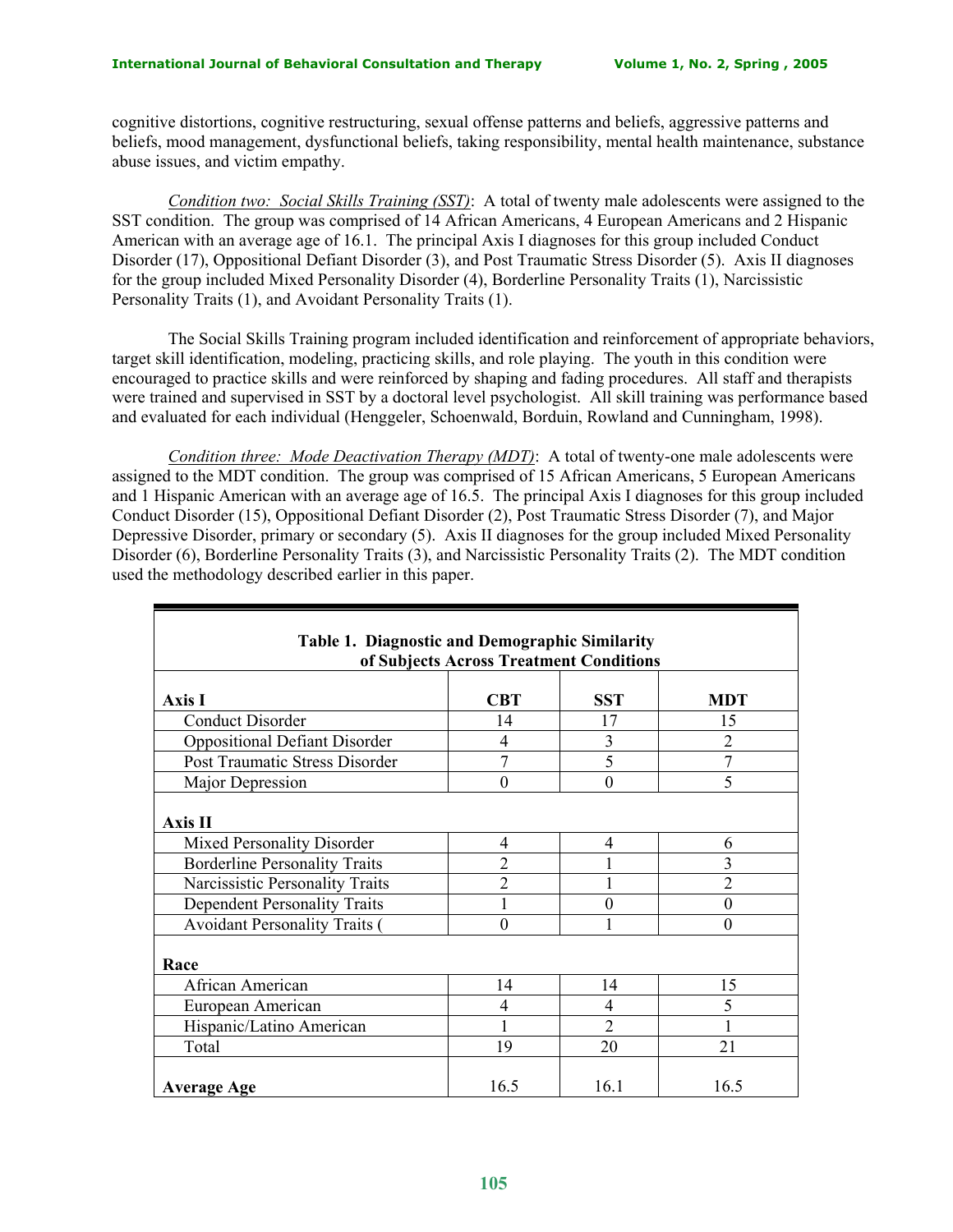#### **Measures**

The key measures of physical and sexual aggression used in this study consisted of Daily Behavior Reports and Behavior Incident Reports. The Daily Behavior Reports were completed by all levels of staff, both professional and paraprofessional, across all settings of the residential treatment program (e.g., schoolroom, psychoeducational classes, treatment activities, residential dormitories, etc.). The Behavior Incident Reports were only completed by staff following the occurrence of serious or critical incidents, namely, acts of physical and sexual aggression. Inter-rater reliability in the use of the measures was determined by independently totaling the number of physical and sexual aggression incidents on both the Daily Behavior Report cards and the Behavior Incident Report forms and calculating the percentage of agreement. The agreement for this study was at the 98% level.

The baseline ("pre-treatment") measure of physical and sexual aggression consisted of the average number of incidents per week that occurred during the first 60 days following admission and the post-treatment measure was the rate of occurrence during the 60 day period prior to discharge.

## **RESULTS**

This research study was initiated to compare the efficacy of three different treatment methods for male adolescents in residential treatment for physical and/or sexual aggression. We began the analysis by assessing weekly behavioral reports, which indicated a number of observed sexual or aggressive acts. Once reports were compiled, statistical analysis of the results ensued. It was found that all participants benefited from treatment regardless of theoretical orientation (see table one). The baseline average rate of aggression across all groups was 1.56 with a total standard deviation of .501 and standard error of .065. There was a 74% reduction in rate of aggression to the post treatment mean of .41, with a standard deviation of .495 and standard error of .065. An independent T test was performed on the difference in means. The T-test found a significant difference between the baseline and post-treatment measures  $T = 18$ ,  $df = 59$ ,  $p < 01$ .

Further analysis was performed on the difference between baseline and post-treatment rates of sexual aggression. The baseline mean across all groups was 1.68 with a total standard deviation of .471 and standard error of .061. There was a 76% reduction in the rate of sexual aggression to the post-treatment mean of .41 with a standard deviation of .495 and standard error of .065. A One-way ANOVA was computed and indicated a significant difference,  $F(2,56) = 8.32$ ,  $p < .01$ .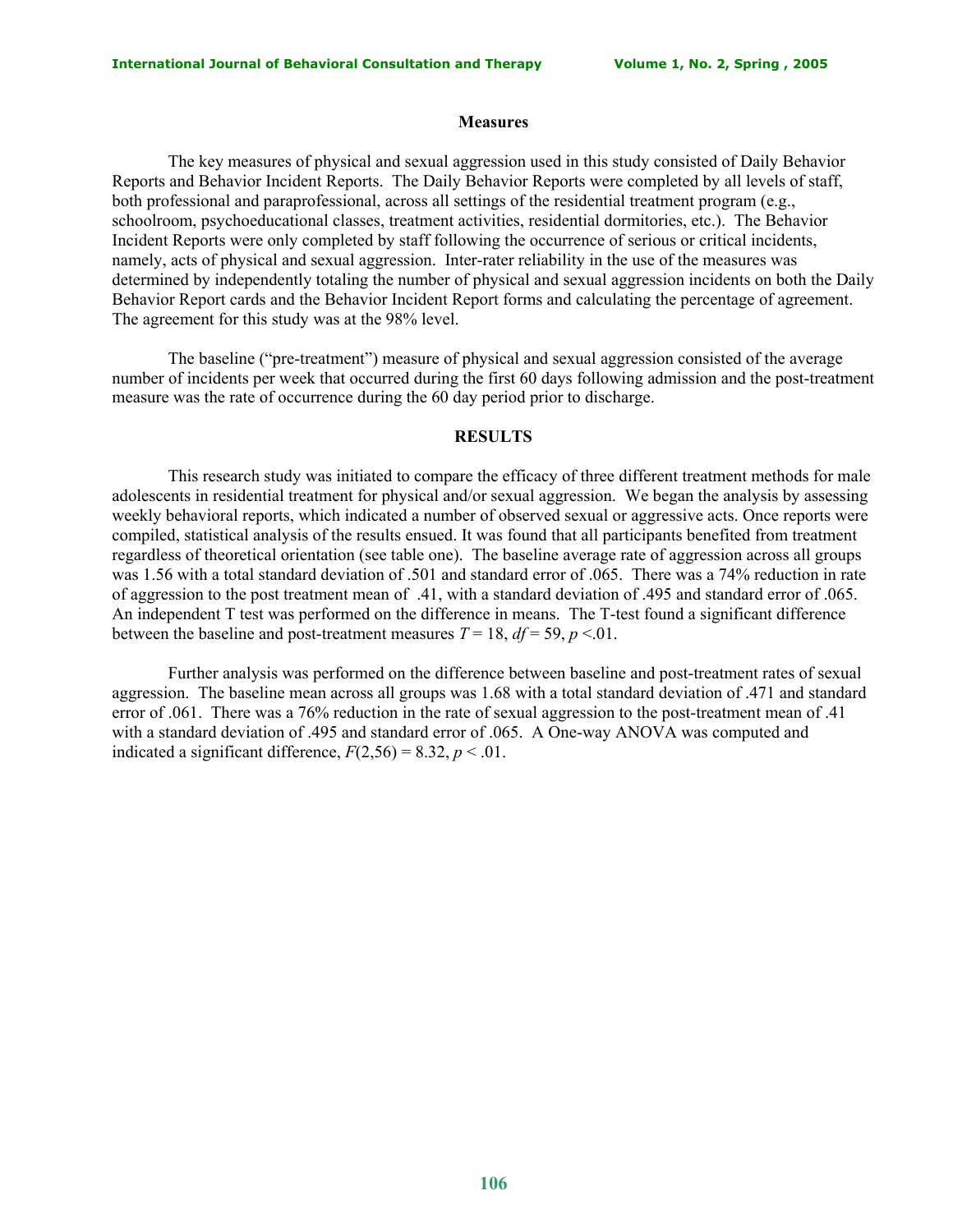| <b>TABLE 2. Descriptive Statistics</b> |                   |    |      |              |                      |                                   |                              |                  |                |
|----------------------------------------|-------------------|----|------|--------------|----------------------|-----------------------------------|------------------------------|------------------|----------------|
|                                        |                   |    |      |              |                      | 95% confidence<br><b>Interval</b> |                              |                  |                |
| <b>Measure</b>                         | Tx<br><b>Type</b> | N  | Mean | Std.<br>Dev. | Std.<br><b>Error</b> | Lower<br>bound                    | <b>Upper</b><br><b>Bound</b> | Mi<br>n          | Max            |
| <b>Baseline</b>                        | <b>CBT</b>        | 19 | 1.53 | .513         | .118                 | 1.28                              | 1.77                         | 1                | $\overline{2}$ |
| Physical                               | <b>MDT</b>        | 20 | 1.55 | .510         | .114                 | 1.31                              | 1.79                         | 1                | $\overline{2}$ |
| Aggression                             | <b>SST</b>        | 20 | 1.60 | .503         | .112                 | 1.36                              | 1.84                         | 1                | $\overline{2}$ |
|                                        | Total             | 59 | 1.56 | .501         | .065                 | 1.43                              | 1.69                         | 1                | $\overline{2}$ |
|                                        |                   |    |      |              |                      |                                   |                              |                  |                |
| <b>Baseline</b>                        | <b>CBT</b>        | 19 | 1.68 | .478         | .110                 | 1.45                              | 1.91                         | 1                | $\overline{2}$ |
| Sexual                                 | <b>MDT</b>        | 20 | 1.65 | .489         | .109                 | 1.42                              | 1.88                         | 1                | $\overline{2}$ |
| Aggression                             | <b>SST</b>        | 20 | 1.70 | .470         | .105                 | 1.48                              | 1.92                         | $\mathbf{1}$     | $\overline{2}$ |
|                                        | Total             | 59 | 1.68 | .471         | .061                 | 1.56                              | 1.80                         | 1                | $\overline{2}$ |
|                                        |                   |    |      |              |                      |                                   |                              |                  |                |
| Post-Treatment                         | <b>CBT</b>        | 19 | .42  | .507         | .116                 | .18                               | .67                          | $\boldsymbol{0}$ | 1              |
| Physical                               | <b>MDT</b>        | 20 | .30  | .470         | .105                 | .08                               | .52                          | $\mathbf{0}$     | 1              |
| Aggression                             | <b>SST</b>        | 20 | .50  | .513         | .115                 | .26                               | .74                          | $\boldsymbol{0}$ | $\mathbf{1}$   |
|                                        | Total             | 59 | .41  | .495         | .065                 | .28                               | .54                          | $\boldsymbol{0}$ | $\mathbf{1}$   |
|                                        |                   |    |      |              |                      |                                   |                              |                  |                |
| Post-Treatment                         | <b>CBT</b>        | 19 | .47  | .513         | .118                 | .23                               | .72                          | $\boldsymbol{0}$ | 1              |
| Sexual                                 | <b>MDT</b>        | 20 | .25  | .444         | .099                 | .04                               | .46                          | $\theta$         | 1              |
| Aggression                             | <b>SST</b>        | 20 | .50  | .513         | .115                 | .26                               | .74                          | $\boldsymbol{0}$ | $\mathbf{1}$   |
|                                        | Total             | 59 | .41  | .495         | .065                 | .28                               | .54                          | $\boldsymbol{0}$ | $\mathbf{1}$   |

Thus, the first analysis suggests that all types of treatment – Mode Deactivation Therapy, Cognitive Behavioral Therapy and Social Skills Training – had a positive effect of reducing rates of physical and sexual aggression over the course of treatment (see Table 3).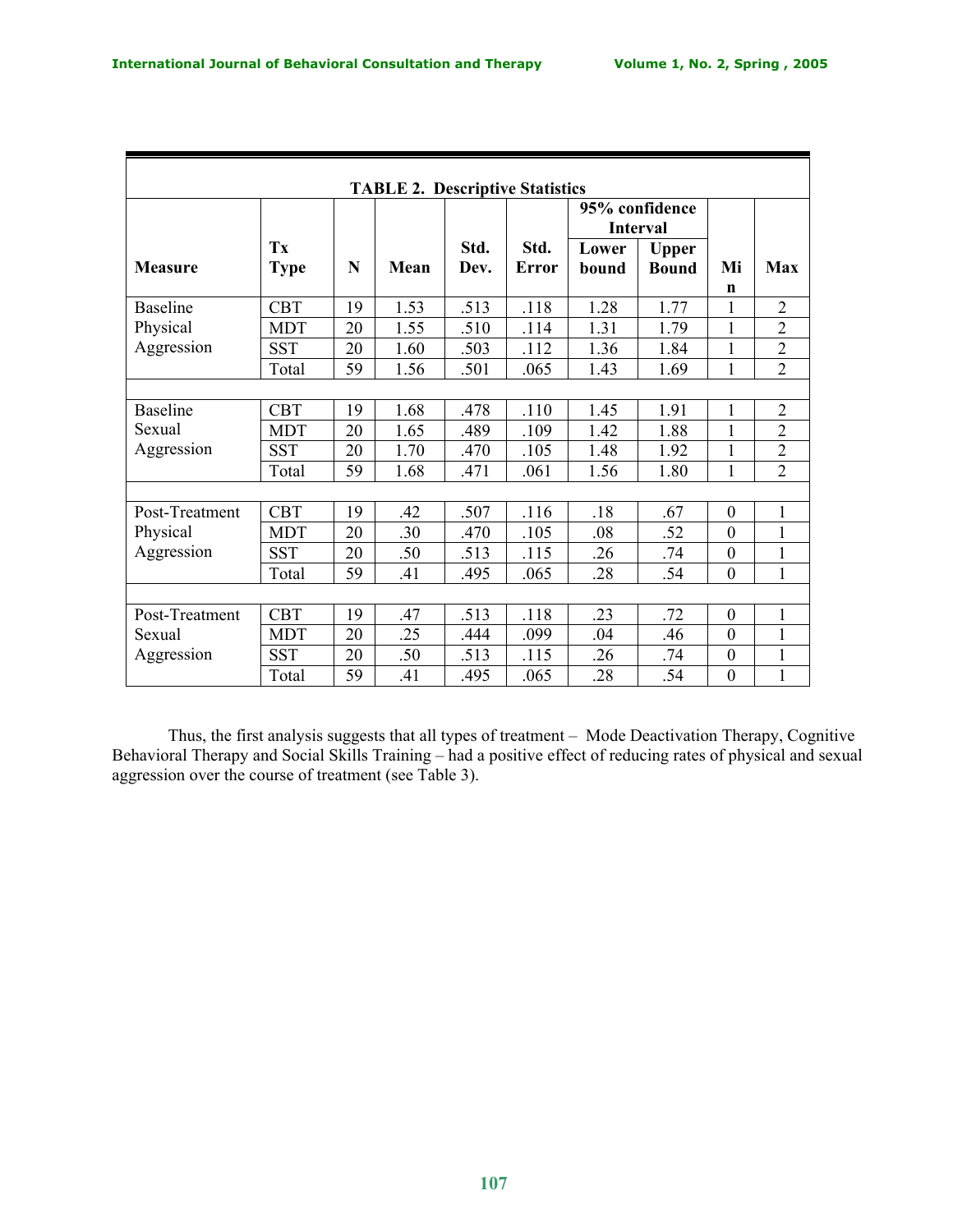

behavior when treated with MDT as compared to CBT or SST. To test this hypothesis, a one way analysis of variance (ANOVA) was conducted on the baseline and post-treatment measures of physical and sexual aggression. Both post-treatment physical aggression and post-treatment sexual aggression were significantly affected by type of treatment,  $F(2, 56) = 8.32$ ,  $p < .01$  (post-treatment aggression);  $F(2, 56) = 10.02$ ,  $p < .01$ (post-treatment sexual aggression).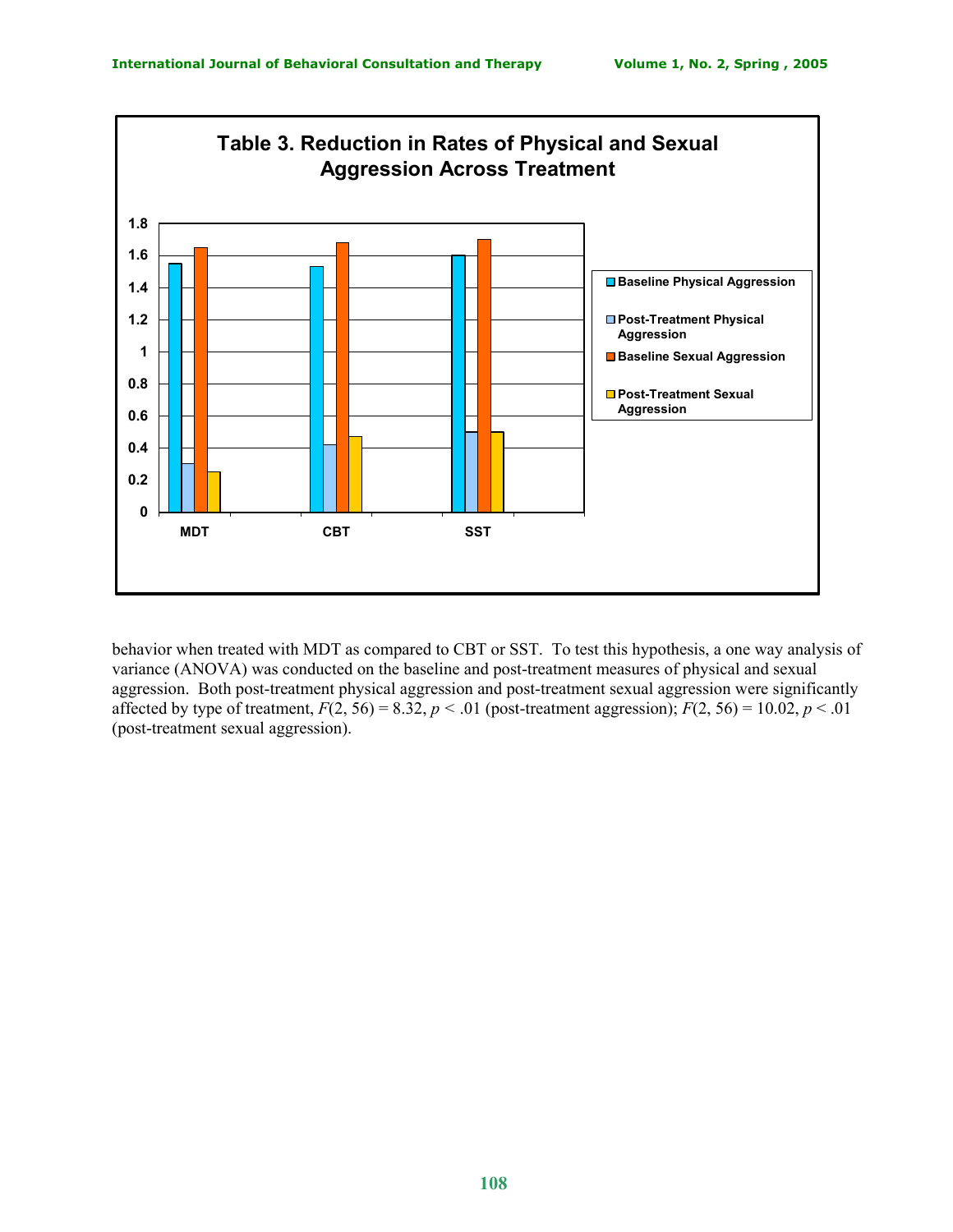| Table 4. ANOVA -- Difference in Outcomes                           |                       |                |                |        |        |         |  |  |
|--------------------------------------------------------------------|-----------------------|----------------|----------------|--------|--------|---------|--|--|
| <b>Between MDT, CBT and SST Treatment Groups</b><br>Sum of<br>Mean |                       |                |                |        |        |         |  |  |
| <b>Measure</b>                                                     |                       | <b>Squares</b> | df             | Square | F      | Signif. |  |  |
| <b>Baseline</b>                                                    | <b>Between Groups</b> | .707           | $\overline{2}$ | .353   |        |         |  |  |
| Physical                                                           | <b>Within Groups</b>  | 14.005         | 56             | .250   | 1.413  | .252    |  |  |
| Aggression                                                         | Total                 | 14.712         | 58             |        |        |         |  |  |
|                                                                    |                       |                |                |        |        |         |  |  |
| Post-Treatment                                                     | <b>Between Groups</b> | 3.299          | 2              | 1.649  |        |         |  |  |
| Physical                                                           | <b>Within Groups</b>  | 11.108         | 56             | .198   | 8.316  | .001    |  |  |
| Aggression                                                         | Total                 | 14.407         | 58             |        |        |         |  |  |
|                                                                    |                       |                |                |        |        |         |  |  |
| <b>Baseline Sexual</b>                                             | <b>Between Groups</b> | .537           | $\mathfrak{D}$ | .269   | 1.074  | .349    |  |  |
| Aggression                                                         | <b>Within Groups</b>  | 14.005         | 56             | .250   |        |         |  |  |
|                                                                    | Total                 | 14.542         | 58             |        |        |         |  |  |
|                                                                    |                       |                |                |        |        |         |  |  |
| Post-Treatment                                                     | <b>Between Groups</b> | 3.483          | $\mathcal{L}$  | 1.742  | 10.017 | .000    |  |  |
| Sexual                                                             | <b>Within Groups</b>  | 9.737          | 56             | .174   |        |         |  |  |
| Aggression                                                         | Total                 | 13.220         | 58             |        |        |         |  |  |

To better elucidate between-group differences in magnitude of effect, independent factorial analyses on treatment model and variable were conducted.

With a overall percent reduction of 80.7% in rates of post-treatment physical aggression, Mode Deactivation Therapy was found to be superior to Cognitive Behavioral Therapy at 72.6% and Social Skills Training at 68.8%. The greater magnitude of effect for MDT was statistically significant compared to both CBT and SST, which were not significantly different from each other.

The most dramatic difference between treatment groups was found in reduction of post-treatment rates of sexual aggression. In this instance, *only* Mode Deactivation Therapy showed a statistically significant reduction in rates of sexual aggression from baseline to post-treatment. MDT showed a reduction of 84.5% in sexual aggression compared to CBT and SST at 72.0% and 70.6% respectively. Post-treatment rates of sexual aggression were .30 for MDT, .42 for CBT, and .43 for SST. The differences were significant using an independent *T*-test comparing, CBT, MDT and SST. The *T* test showed  $T = 2.21$ ,  $df = 39$ ,  $p = .01$ . The results clearly show that MDT produced significantly superior results when compared to CBT and SST. These differences in magnitude of effect are graphically represented in Table 6.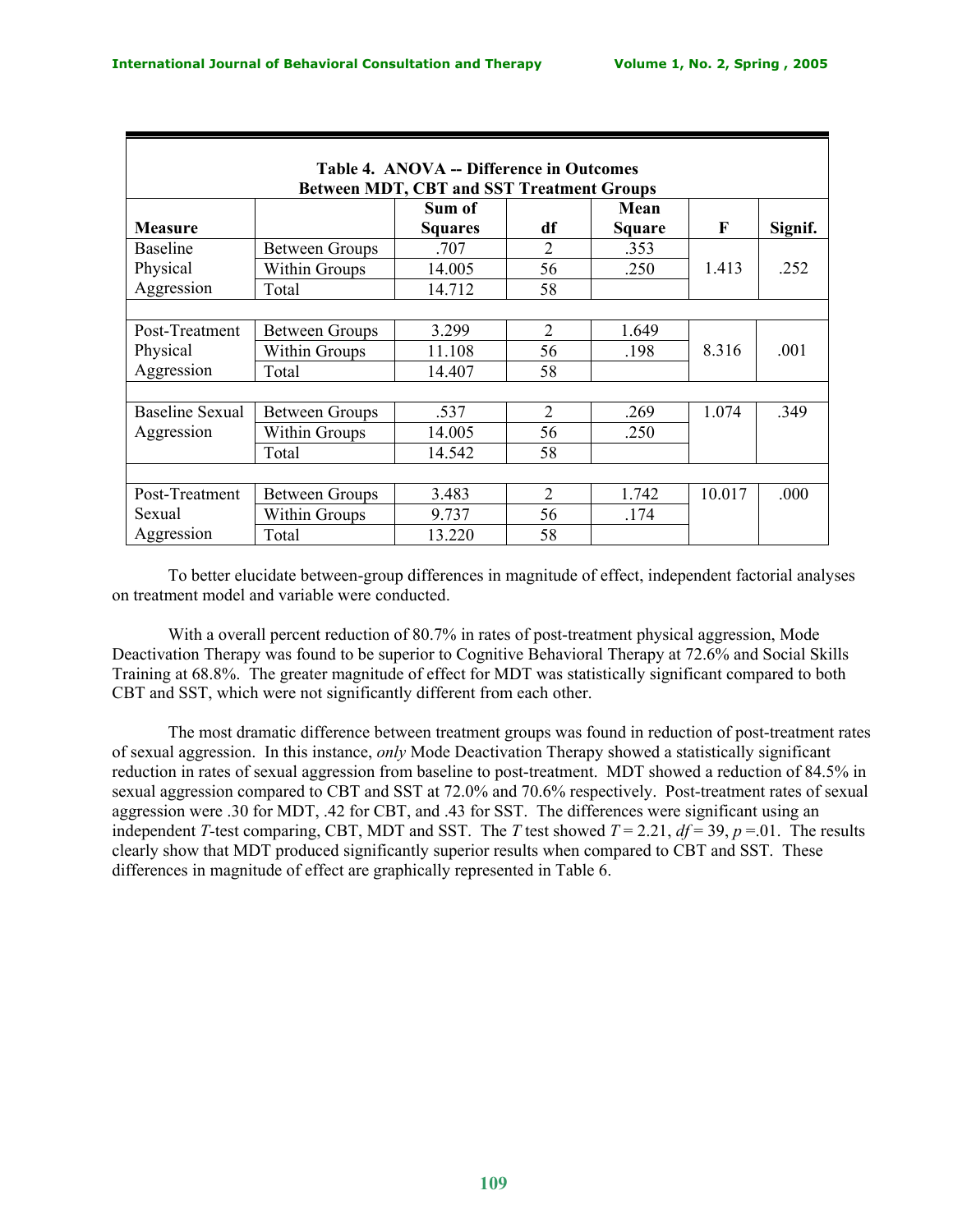| <b>Table 5. Post-Treatment Scores and Percent Reduction</b><br>in Types of Aggression Across Treatments |                              |                      |                             |                      |                              |                      |  |
|---------------------------------------------------------------------------------------------------------|------------------------------|----------------------|-----------------------------|----------------------|------------------------------|----------------------|--|
|                                                                                                         | <b>MDT</b>                   |                      | <b>CBT</b>                  |                      | <b>SST</b>                   |                      |  |
|                                                                                                         | Post-<br>Treatmen<br>t Score | Percent<br>reduction | Post-<br>Treatment<br>Score | Percent<br>reduction | Post-<br>Treatmen<br>t Score | Percent<br>reduction |  |
| Physical<br>Aggression                                                                                  | .30                          | 80.7%                | .42                         | 72.6%                | .43                          | 68.8%                |  |
| Sexual<br>Aggression                                                                                    | .25                          | 84.5%                | .47                         | 72.0%                | .50                          | 70.6%                |  |



# **DISCUSSION**

The data indicates that Mode Deactivation Therapy (Apsche and Ward Bailey, 2004a) may achieve superior results to traditional Cognitive Behavioral Therapy (CBT) and Social Skills Training (SST) in reducing both physical aggression and sexual aggression in conduct-disordered and personality-disordered youth in a long-term residential treatment setting. Moreover, while all three treatments were effective in reducing physical aggression, only Mode Deactivation Therapy (MDT) demonstrated a significant reduction in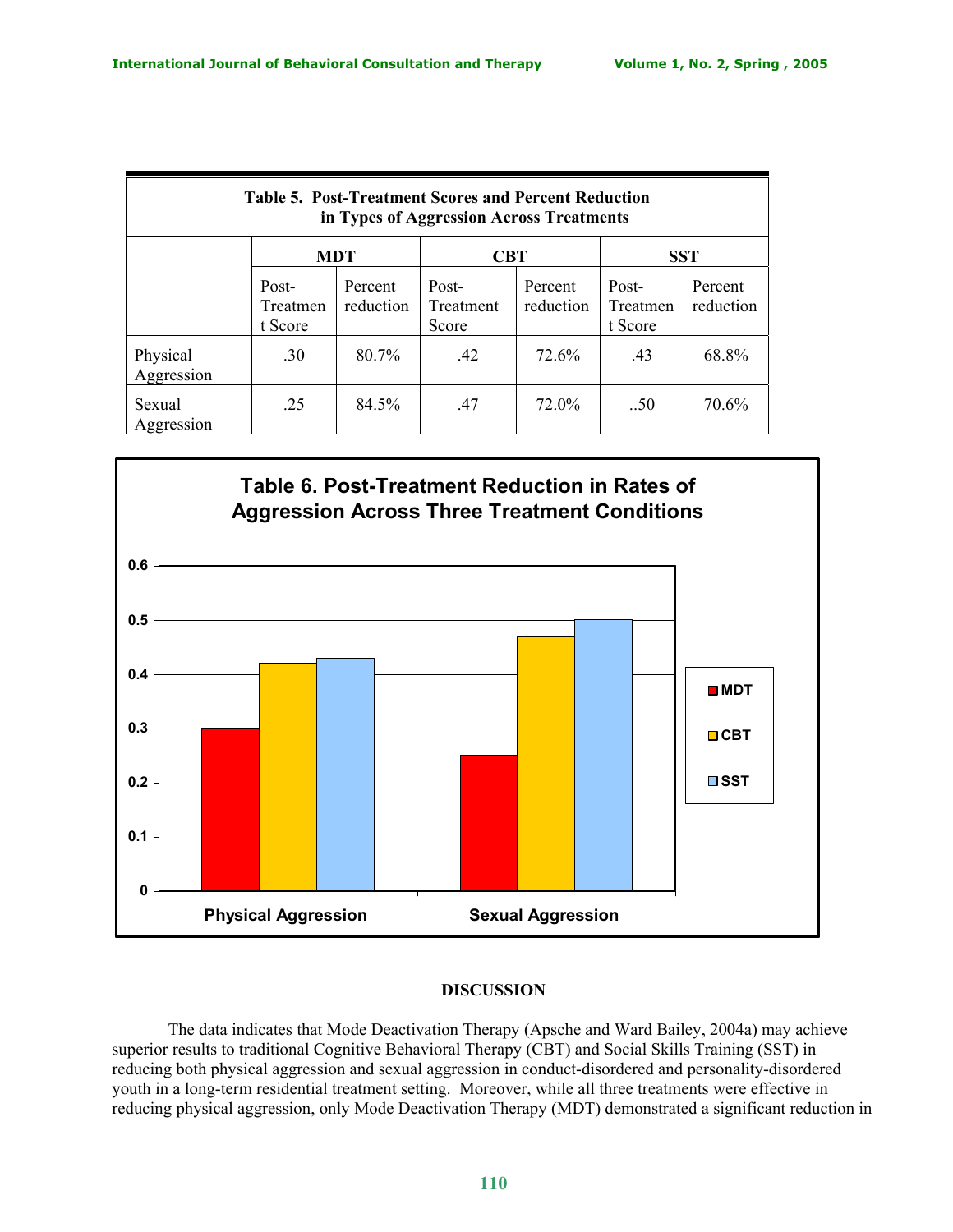rates of sexual aggression. This finding suggests that the technical modifications of cognitive behavioral treatment used in MDT may be better suited to the unique developmental and clinical presentation of these behaviorally disturbed adolescents and yield superior outcomes, especially with regard to sexual abuse issues.

At the same time, several factors may limit the strength of the conclusions drawn from the outcomes. First, the results were derived in a long-term residential treatment program and may not find replication in less intensive outpatient treatment settings. Second, there are inherent difficulties in identifying "pure" diagnostic types for multiply-challenged youth such as these. While there was striking similarity in the distribution of diagnostic categories across treatment conditions (e.g. Conduct Disorder, Oppositional Defiant Disorder, Personality Disorders), exact matching by diagnosis could not be realistically achieved in this real world setting. Moreover, while all of the youth had documented histories of physical aggression and nearly all had histories of sexual aggression, it was not possible to definitively distinguish individual youth as primarily sex offenders or primarily aggressive youth nor match them accordingly across the three conditions.

As in any real world study, it is always difficult to control for the levels of competence of the participating therapists and their adherence to the "purity" of each of the three treatment methods. Best efforts were made to control for this common problem by ensuring that therapists shared the same professional degree and level of clinical experience in each of the three methodologies and by providing training in the delivery of each model prior to the study.

The strength of the outcomes could be further enhanced with the inclusion of additional outcome measures and, ideally, long-term follow-up of the youth who participated in the study. It is important to note that the authors do not purport that MDT will generalize to any groups other than youngsters with conduct and personality disorders.

The authors hope that future research may use randomized trials in outpatient clinics and attempt to replicate these findings in other residential treatment facilities and with other relevant adult and adolescent populations, particularly with those identified primarily as sexual offenders.

### **REFERENCES**

Alford, B.A. and Beck, A.T. (1997). *The integrative power of cognitive therapy.* New York: Guilford Press.

- Apsche, J.A. (2005).Beck's theory of modes. *International Journal of Behavioral Consultation and Therapy*, *1*(1), in press.
- Apsche, J.A. (1999). *Thought Change Workbook*. Portsmouth, VA: Alternative Behavioral services.
- Apsche, J.A., Evile, M.M., and Murphy, C.J. (2004). The thought change system: An empirically based cognitive behavior therapy for male juvenile sex offenders. A pilot study. *Behavior Analysis Today*, *5*(1), 101-107.
- Apsche, J.A. and Ward Bailey, S.R. (2004a). Mode Deactivation Therapy: Cognitive-behavioural therapy for young people with reactive conduct disorders or personality disorders or traits who sexually abuse. In M.C. Calder (Ed.), *Children and Young People who Sexually Abuse: New Theory, Research and Practice Developments*, pp. 263-287. Lyme Regis, UK: Russell House Publishing.
- Apsche, J.A. and Ward Bailey, S.R. (2003). Mode deactivation therapy: A theoretical case analysis (Part I). *Behavior Analyst Today*, *4*(3), 342-353.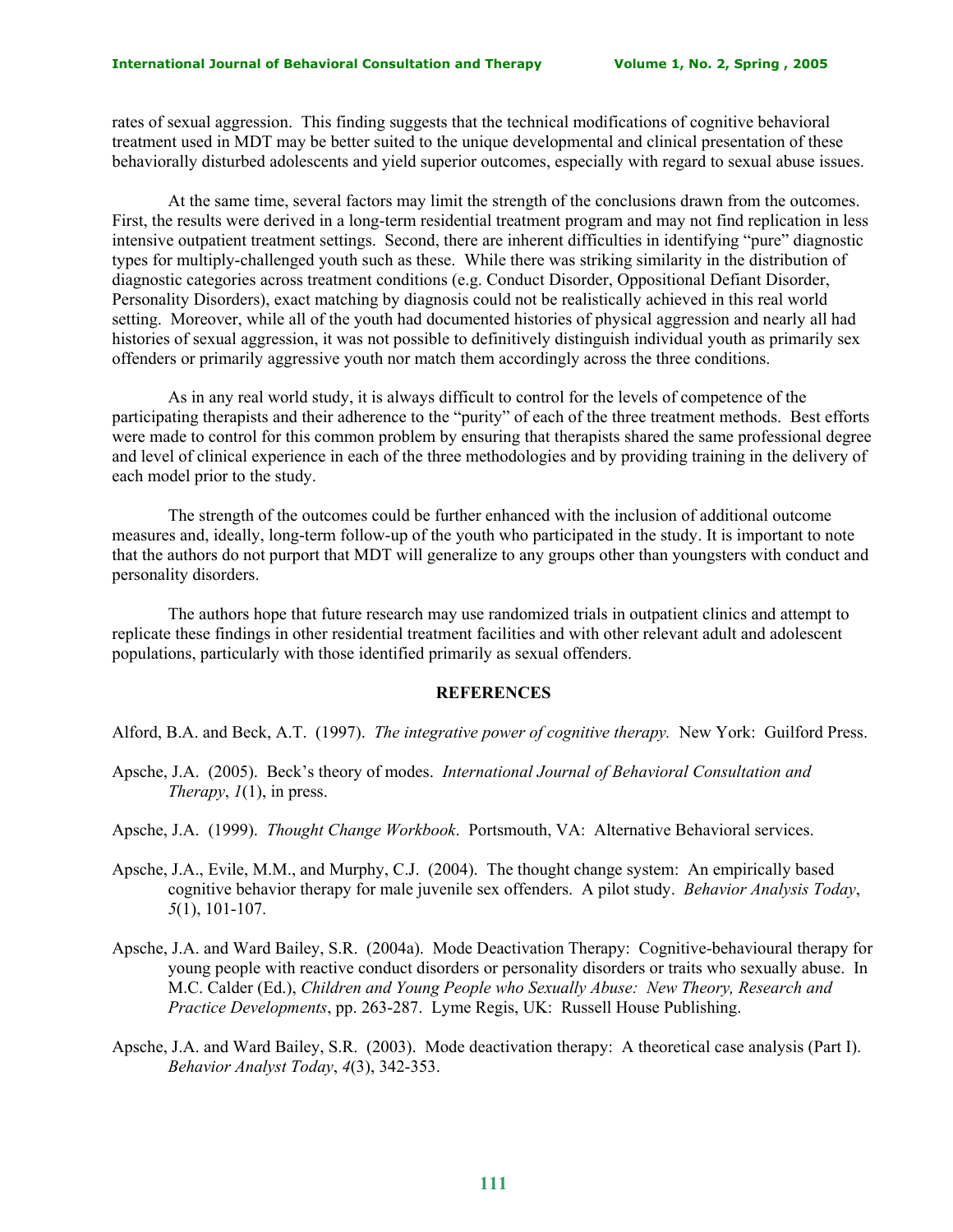- Apsche, J.A. and Ward Bailey, S.R. (2004b). Mode deactivation therapy: A theoretical case analysis (Part II). *Behavior Analyst Today*, *5*(1), 395-434.
- Apsche, J.A. and Ward Bailey, S.R. (2004c). Mode deactivation therapy: A theoretical case analysis (Part III). *Behavior Analyst Today*, *5*(3), 314-332.
- Beck, A.T. (1996). Beyond belief: A theory of modes, personality and psychopathology. In P.M. Salkovaskis (Ed.), *Frontiers of cognitive therapy*, (pp. 1-25). New York: Guilford Press.
- Beck, A.T. and Freeman, A. (1990). *Cognitive therapy of personality disorders.* New York: Guilford Press.
- Boesky, L.M. (2002). *Juvenile offenders with mental health disorders: Who are they and what do we do with them?* Lanham, MD: American Correctional Association.
- Dodge, K.A., Lochman, J.E., Harnish, J.D., Petti, G.S. (1997). Reactive and proactive aggression in school children and psychiatrically impaired chronically assaultive youth. *Journal of Abnormal Psychology*, *106* (1), 37-51.
- Henggeler, S.W., Schoenwald*,* S.K., Borduin, C.M., Rowland, M.D. and Cunningham, P.B. (1998). *Multisystemic treatment of antisocial behavior in children and adolescents*. New York: Guilford Press.
- Johnson, J.G., Cohen, P., Brown, J., Smailes, E.M., and Bernstein, D.P. (1999). Associations between four types of childhood neglect and personality disorder symptoms during adolescence and early adulthood: Findings of a community-based longitudinal study. *Archives of General Psychiatry*, *14*, 171-120.
- Kazdin, A.E. and Weisz, J.R. (2003). *Evidenced based psychotherapies for children and adolescents*. New York: Guilford Press.
- Koenigsberg, H.W., Harvey, P.D., Mitropoulou, V., Antonia, N.S., Goodman, M., Silverman, J., Serby, M., Schopick, F. and Siever, L. (2001). Are the interpersonal and identity disturbances in the borderline personality disorder criteria linked to the traits of affective instability and impulsivity? *Journal of Personality*, *15*(4), 358-370.
- Kohlenberg, R.J. and Tsai, M. (1993). Functional Analytic Psychotherapy: A behavioral approach to intensive treatment. In W. O'Donahue and L. Krasner (Ed)., *Theories of behavior therapy: Exploring behavior change* (pp. 638-640). Washington, D.C.: American Psychological Association.
- Linehan, M.M. (1993). *Treating Borderline Personality disorder: The dialectical approach*. New York: Guilford Press.
- Nezu, A.M., Nezu, C.M., Friedman, S.H. and Haynes, S.N. (1998). Case formulation in behaviour therapy: Problem-solving and Functional Analytic strategies. In T.D. Eells (Ed.), *Handbook of psychotherapy case formulation*. New York: Guilford Press.
- Swenson, C.C., Henggeler, S.W., Schoenwald*,* S.K., Kaufman, K.L., and Randall, J. (1998). Changing the social ecologies of adolescent sexual offenders: Implications of the success of multisystemic therapy in treating serious antisocial behavior in adolescents. *Child Maltreatment*, *3*, 330-339.
- Young, J.E., Klosko, J.S. and Weishaar, M.E. (2003). *Schema therapy: A practitioner's guide*. New York: Guilford Press.